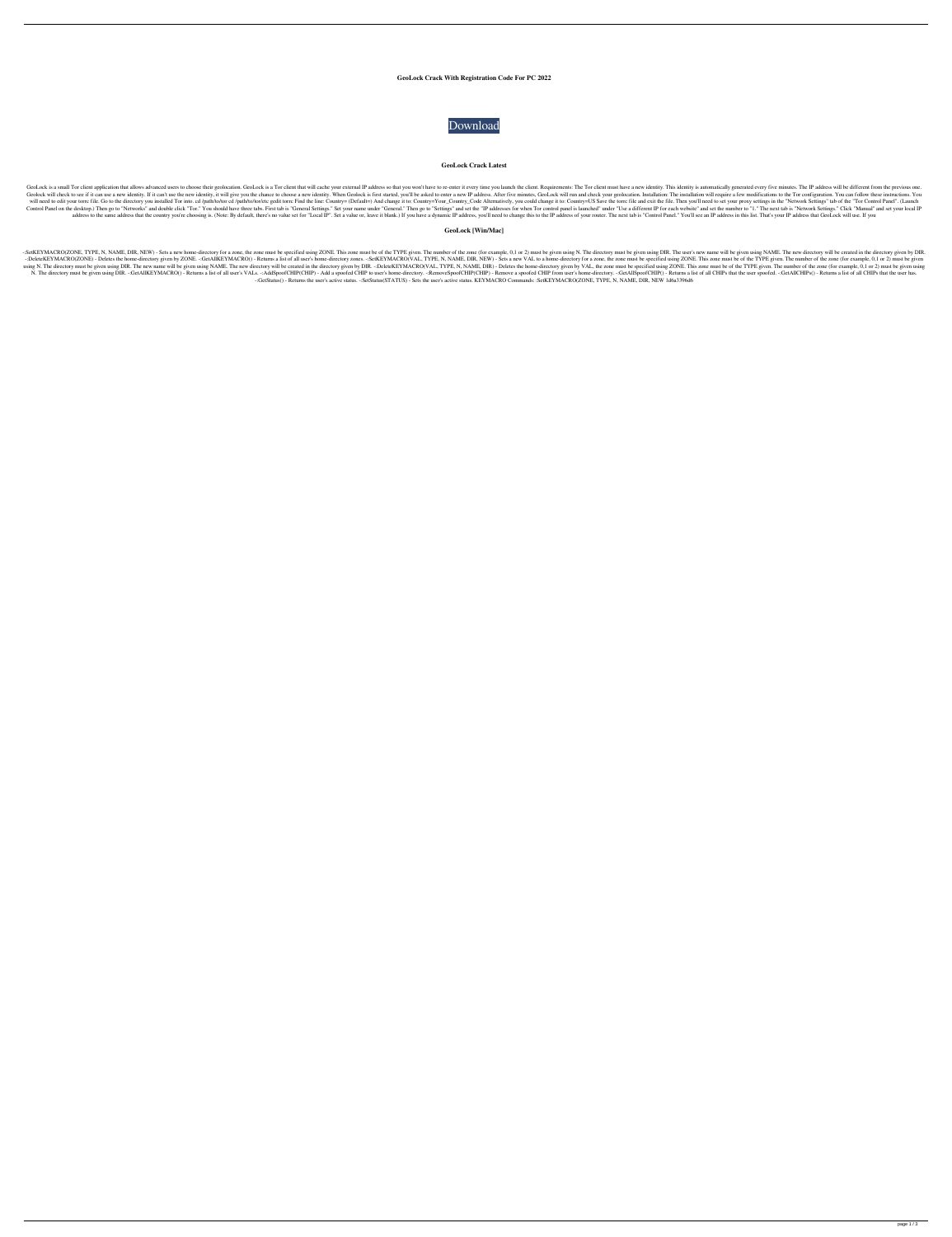### **GeoLock Free Download**

GeoLock is a program that checks the geolocation of every exit node. It refreshes every 5 minutes and by checking the user's external IP address, it will only send requests to valid and correct exit nodes like proxy server Country: 2. Changing the Exit Country for all users 3. Change Exit Country for specific Users 4. Change Exit Country for specific Users 4. Change Exit Country for specific Exit Servers 5. Exit the Tor network 6. Exit the T please use the Service Script. If you need to have multiple exit nodes, please use the Tor bridge. If you have multiple exit nodes, the Exit Country option will work best. If you have multiple exit nodes, the Exit Country Exit Country for Users options. To change the exit location for all users, use the Change Exit Country for All Users option. To change the exit location for specific users, use the Change Exit Country for Specific users, u If you don't want the exit node to be part of the exit path, use the Exit the Tor network for specific connections option. If you need to have multiple exit nodes, use the Exit for specific connections option. Credits: Thi and this program and your use it on the public

### **What's New in the GeoLock?**

GeoLock runs as a userscript inside of the Tor browser, as well as a system service that can be run by the user and communicates directly with the Tor server. The script itself doesn't need to be patched as it's ran as the used to determine the user's location. Ability to allow or to block exit nodes from a specific ISP or DNS provider. Ability to change the number of exit nodes the user uses. How does GeoLock work? The Tor browser is run on userscript inside the Tor browser. The script will request the user's IP address and will poll the Tor server every 5 minutes to see if there is a new IP and geolocation that is not in the user's settings. If a new IP and requirements, GeoLock will attempt to change the user's settings to meet the requirements. In the event of the Tor server refusing to give a new identity to the user, the user will be informed of this and given the ability information can be found in the documentation tab. The source code for the userscript can be found at the link below. It is also a good place to check if you encounter issues. How does it work? It's a bit technical, but if Script" button, or, just run the userscript as a system service. Add the script to the list of scripts that must be started before you log in. This is done by